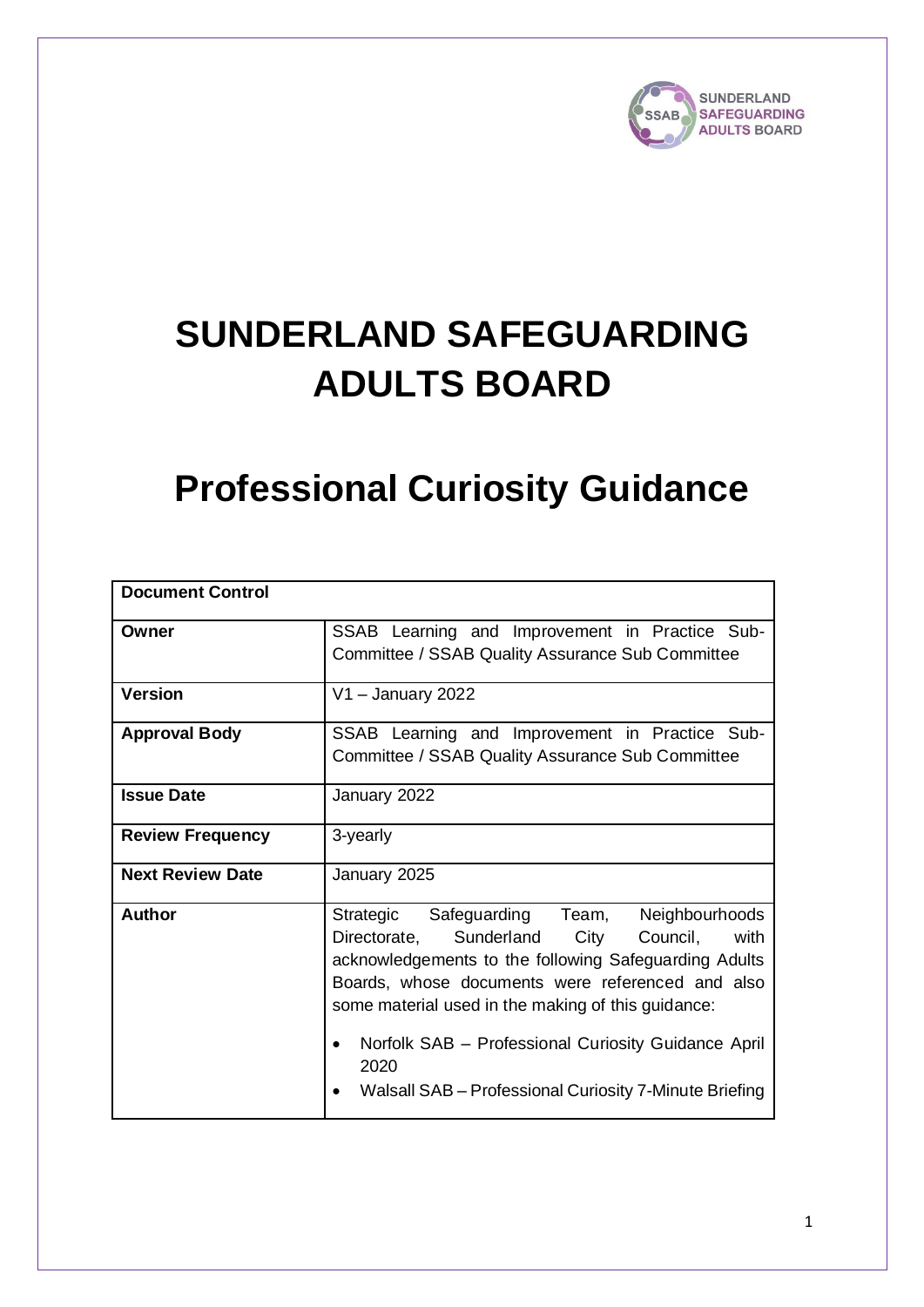

## **1. Introduction**

Professional curiosity was an issue picked up in Sunderland Safeguarding Adults Board's (SSAB) 'Alan' Safeguarding Adult Review (SAR), published in August 2021, and included in the report's action recommendations. This theme is also reflected in other SARs nationally. It has long been recognised as an important concept in Children's Services but is equally relevant to working with adults at risk of abuse and/or neglect.

## **2. What is professional curiosity?**

Professional curiosity is the capacity and communication skill to explore and understand what is happening with an individual and/or within a family. It is about:

- enquiring deeper and using proactive questioning and appropriate challenge
- understanding one's own responsibility and knowing when to act, rather than making assumptions or taking things at 'face value'
- thinking 'outside the box', beyond a practitioners' usual professional role, considering all of the family's circumstances holistically – "Think Family".
- Being curious, engaging with individuals and families through visits, conversations, asking relevant questions – gathering historical and current information.

#### **Professional Curiosity: Key Points**

- Have empathy and hear and value the voice of the individual/their representative
- Know the factors that are barriers to professional curiosity and take steps to reduce them
- Be courageous and ask the 'difficult' questions challenge appropriately where required
- Think the unthinkable; believe the unbelievable
- Consider how you can articulate 'intuition' into an evidenced, professional view and discuss 'gut feelings' with other professionals
- Be prepared to appropriately challenge or query the existing processes and culture of your and other organisations

## **3. Barriers to professional curiosity**

Important: when a lack of professional curiosity is highlighted as a factor in a Safeguarding Adult Review or other review where safeguarding issues and themes are identified that the Safeguarding Adults Board may consider to be relevant<sup>1</sup>, this

<sup>1</sup> Examples include: Domestic Homicide Review, Local Safeguarding Children Review, LeDeR (Learning Disabilities Mortality) Review, or any other service or multi-agency review undertaken to examine issues and extract learning that will be shared with multi-agency professionals and practitioners.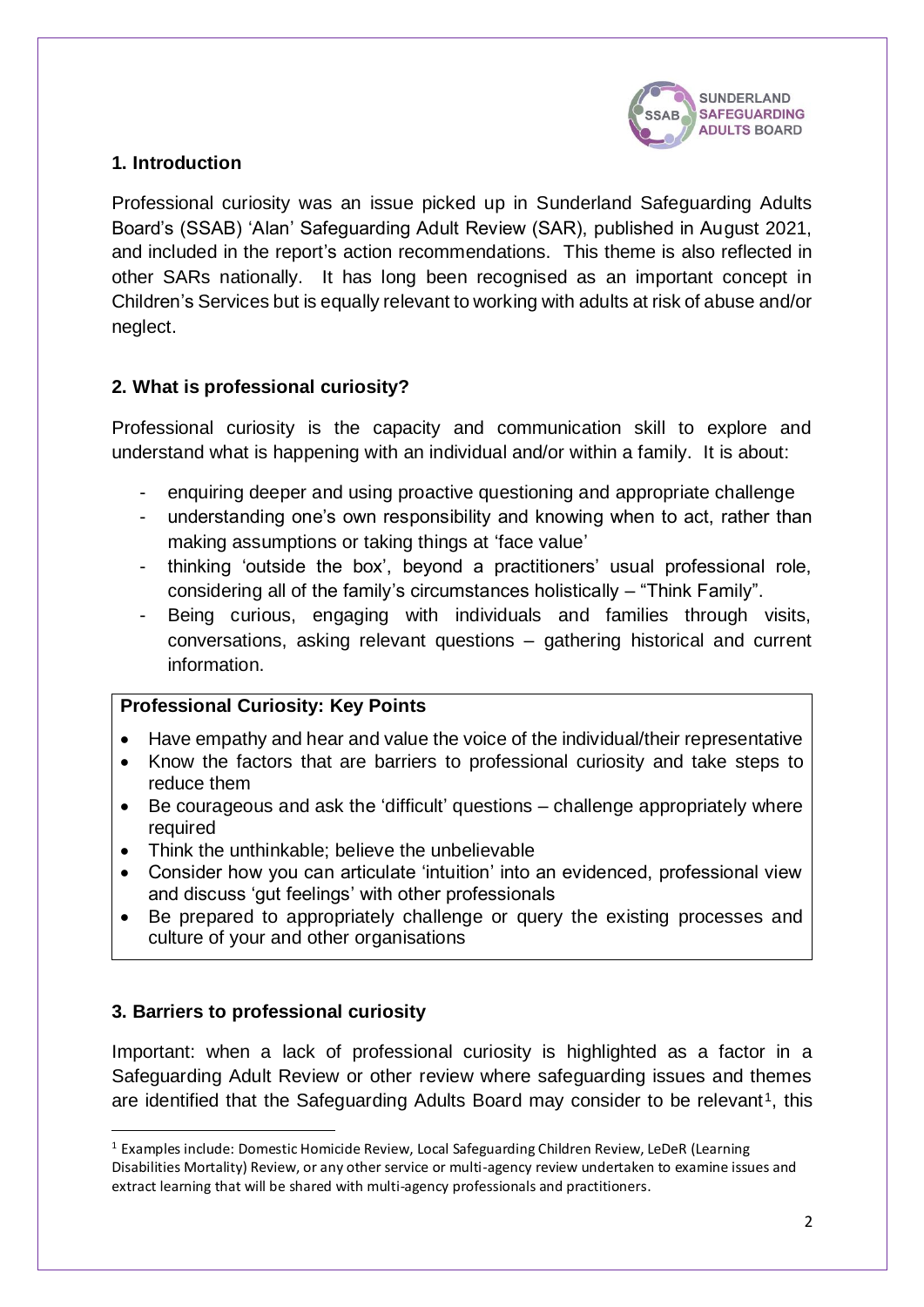

does not automatically mean that blame should be apportioned to any professional(s) involved with a case. It is widely recognised that there are many barriers to being professionally curious. Some of the key barriers to professionally curious practice are:

#### *Disguised compliance*

A family member or carer gives the appearance of co-operating with services and professionals to avoid raising suspicions, to allay their concerns and with the ultimate aim of reducing professional involvement. To counter this:

- Establish the facts and gather evidence about what is actually happening
- Focus on outcomes rather than processes to ensure you remain personcentred and remember the principles of Making Safeguarding Personal (MSP). Resources on MSP can be found here: [https://www.scie.org.uk/care-act-](https://www.scie.org.uk/care-act-2014/safeguarding-adults/safeguarding-adults-boards-checklist-and-resources/making-safeguarding-personal.asp)[2014/safeguarding-adults/safeguarding-adults-boards-checklist-and](https://www.scie.org.uk/care-act-2014/safeguarding-adults/safeguarding-adults-boards-checklist-and-resources/making-safeguarding-personal.asp)[resources/making-safeguarding-personal.asp](https://www.scie.org.uk/care-act-2014/safeguarding-adults/safeguarding-adults-boards-checklist-and-resources/making-safeguarding-personal.asp) and here: [https://www.local.gov.uk/our-support/our-improvement-offer/care-and-health](https://www.local.gov.uk/our-support/our-improvement-offer/care-and-health-improvement/making-safeguarding-personal)[improvement/making-safeguarding-personal](https://www.local.gov.uk/our-support/our-improvement-offer/care-and-health-improvement/making-safeguarding-personal)

## *The 'rule of optimism'*

Risk management and enabling people to take some risks in a considered way is about a strengths-based approach, but this does not mean that new or escalating risks should not be treated seriously. The '**rule of optimism'** is a well-known dynamic in which professionals can tend to rationalise away new or escalating risks despite clear evidence to the contrary. Each new or escalating risk should be looked at along with the background and current information about the individual  $-$  a risk assessment should be carried out, clearly recorded, and an action plan put in place if necessary.

#### *Accumulating risk – seeing the whole picture*

Reports following reviews in other areas repeatedly demonstrate that professionals tend to respond to each situation or new risk discretely, rather than assessing the new information within the context of the whole person or looking at the cumulative effect of a series of incidents and information.

#### *Normalisation*

This refers to social processes through which ideas and actions come to be seen as 'normal' and become taken-for-granted or 'natural' in everyday life. Because an individual's ideas and actions are seen as 'normal', they cease to be questioned even though there may be potential for a negative outcome and are therefore not recognised as potential risks or assessed as such.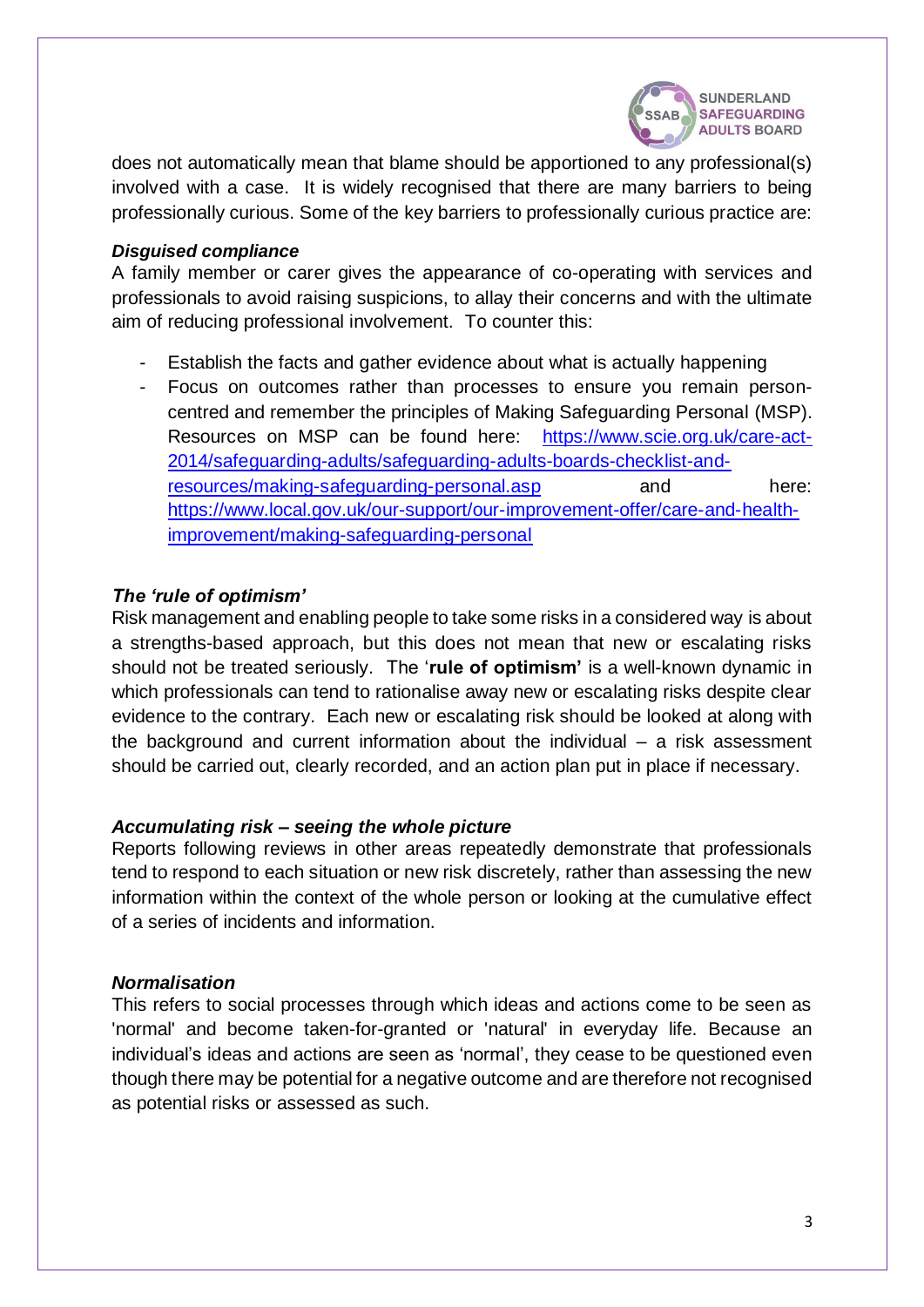

#### *Professional deference*

Workers who have most contact with the individual (e.g. social workers, home care staff, district nurses, community psychiatric nurses) are in a good position to recognise when the risks to the person are escalating. However, there can be a tendency to defer to the opinion of a 'higher status' professional who has limited contact with the person but who views the risk as less significant. *Be confident in your own judgement. Always record your observations and concerns and share with other professionals. Be courageous and challenge their opinion of risk if it*  **varies from your own.** Escalate ongoing concerns through your manager and use the [Resolving Professional Differences](http://sunderlandsab.org.uk/lms/course/view.php?id=35) Procedure (in SSAB's Safeguarding Adults Multi-Agency Procedures) if required.

#### *Confirmation bias*

This is when we look for evidence that supports or confirms our pre-held view and ignore contradictory information that refutes it. It occurs when we filter out potentially useful facts and opinions that don't coincide with our preconceived, already formed ideas.

#### *'Knowing but not knowing'*

This is about having a sense that something is not right but not knowing exactly what, so it is difficult to grasp the problem and take meaningful action. This is where asking the 'difficult questions' comes in, to try and get underneath what might be happening, to determine if it is an issue that requires action to prevent/reduce risk, or not.

#### *Confidence in managing tension*

Disagreement, disruption and aggression from individuals, families or others, can undermine confidence and divert meetings away from topics the practitioner wants to explore and back to the family's own agenda. It can be a challenge, but professionals should strive for a balance between allowing the individual and their representatives to have their voices heard and views taken on board, with ensuring that their own concerns and topics for exploration are still adequately discussed and the outcome of those discussions recorded.

#### *Dealing with uncertainty*

Contested accounts, vague or retracted disclosures, deception and inconclusive medical evidence are common in safeguarding practice. Practitioners are often presented with concerns which are impossible to substantiate. In such situations, there can be a temptation to discount concerns that cannot be proved easily or definitively. A Making Safeguarding Personal, person-centred approach requires practitioners to remain mindful of the original concern and to be professionally curious. To deal with uncertainty, consider: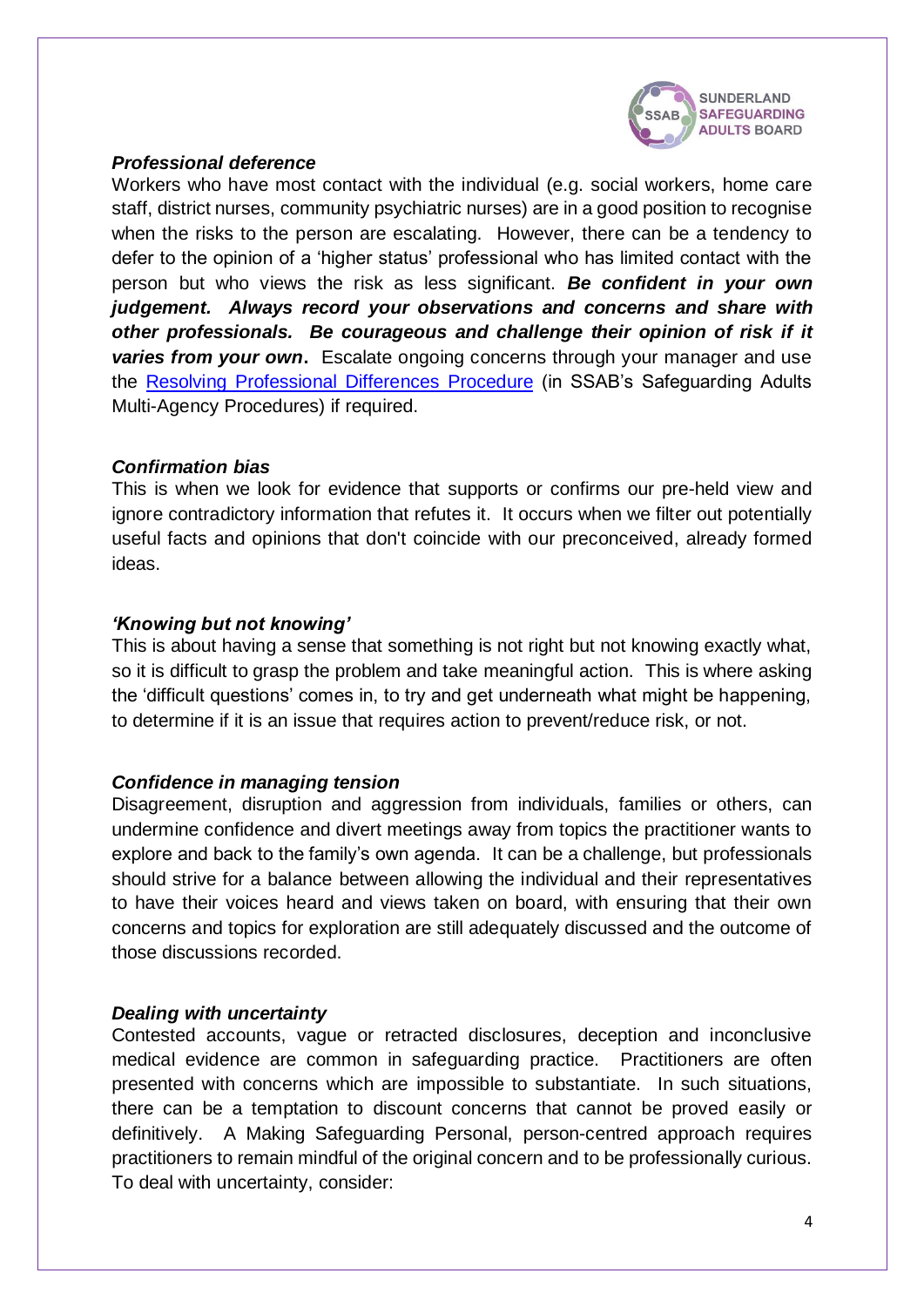

- 'Unsubstantiated' concerns and inconclusive medical evidence should not lead to case closure without further assessment. Consider bringing in other professionals who may be able to examine the information in a different way
- Retracted allegations still need to be investigated wherever possible
- The use of risk assessment tools can reduce uncertainty, but they are not a substitute for professional judgement. Results need to be collated with observations and other sources of information, such as feedback from individuals themselves/their representatives, or other professionals involved in the case
- The practitioner leading on a case (often, but not always, the social care worker or safeguarding adults practitioner) is responsible for triangulating information, such as seeking independent confirmation of information and weighing up information from a range of professionals, particularly when there are differing accounts. They should consider different theories and research as appropriate, to understand the situation.

## *Other barriers to a professionally curious approach*

These can include:

- Poor supervision
- Complexity and pressure of work
- Changes of case worker leading to repeatedly 'starting again' in casework
- Closing cases too quickly
- Fixed thinking/preconceived ideas and values
- Lack of openness to new knowledge
- The 'culture' at an organisation may be one which doesn't encourage open challenge or discussion

## **4. Why is professional curiosity important? Learning from local case examples**

**Disguised Compliance** – Social Workers have visited a gentleman in the community, he is managing well but there are concerns regarding a possible dementia diagnosis. An anonymous Safeguarding alert is received stating that his daughter, who is not known to services, wishes to move her father from his large property to live with her in a small flat in a neighbouring authority. The alert states she needs the money from the property for her own needs. On a home visit both father and daughter are present. The gentleman is reported as being more withdrawn than normal but agrees with everything his daughter says. His daughter re-assures that she is acting in her father's best interests. *The daughter has not blocked access to her father, but he is not able to be spoken to alone. She is reassuring with professionals and could be telling them what she thinks they want to hear and may have pressurised her father. This case is*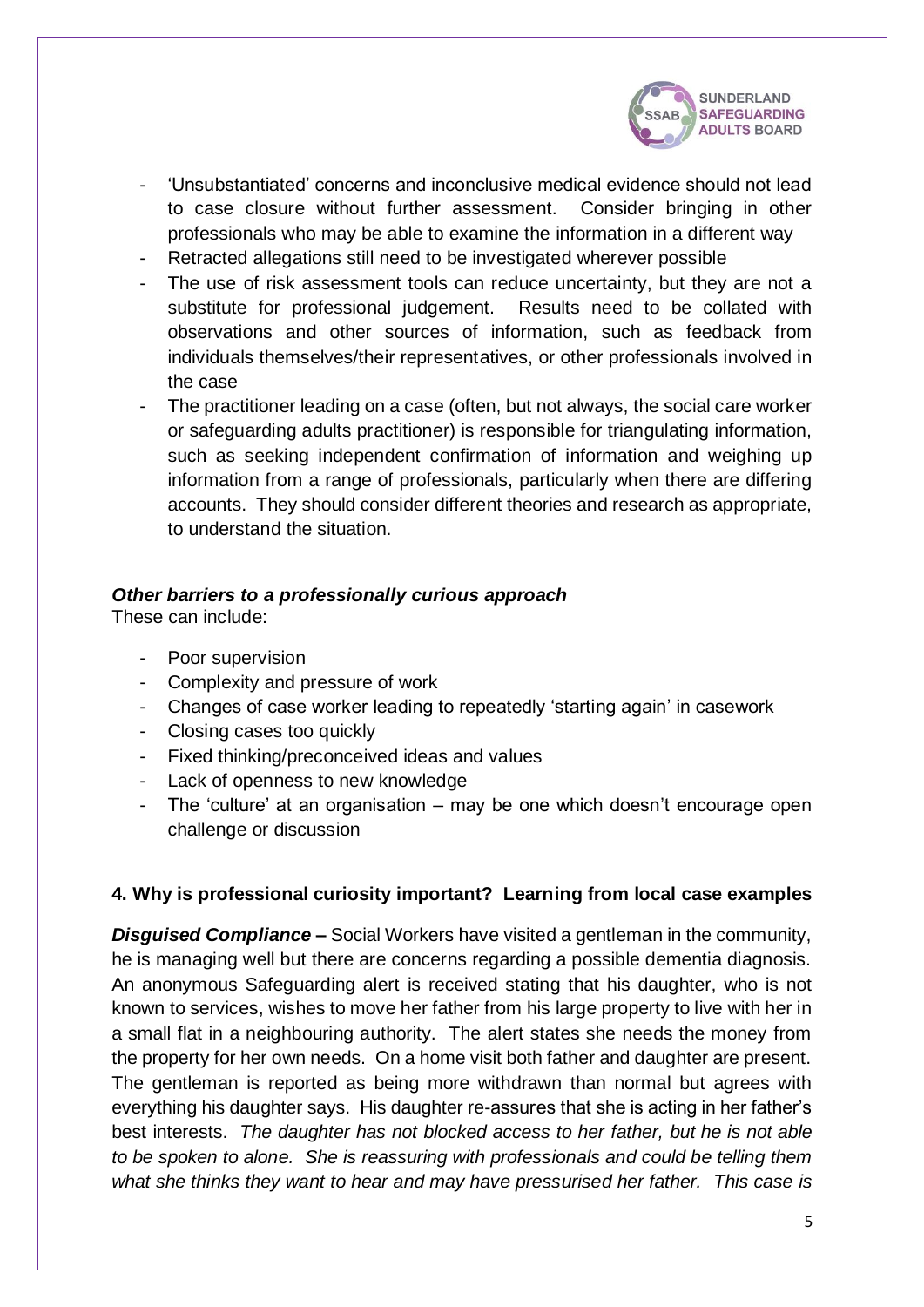

*likely to be an example of disguised compliance by family members, and so would benefit from a professionally curious approach and more investigation.*

*The 'rule of optimism'* – A young person is supported to live in their own home. This is going well, and they seem to be managing well in this community. A police alert is received that the young person was present when Anti-Social Behaviour of a gang of youths was reported. On contacting the young person, it is deemed as positive that the person is making friends in their new neighbourhood. *This is an example of the rule of optimism – assumptions are potentially being made by professionals to rationalise away new/escalating risks despite clear evidence to the contrary. A more professionally curious approach is needed here to get more insight into what is actually happening.*

*Accumulating risk –* A Social Work team have a number of staff reviewing residents in a care home in their locality. A number of individual concerns are raised in these reviews, but it requires the need to step back and look at the whole picture in terms of the quality of care in this establishment. *This is an example of 'accumulating risk' – to address this, checking case histories and making links between what may initially appear to be unrelated incidents, would be a demonstration of professional curiosity and identification of 'cumulative' or 'accumulating' risk.*

*Normalisation –* A gentleman is known to services and uses public transport to get into the city centre. However there have been reports of him getting on the wrong bus and ending up in other parts of the region and needing support from passers-by and the police to return. A lot of these concerns go unreported and when raised, is discussed as 'his normal behaviour'. *This is an example of normalisation – his behaviour is seen as normal for him and not put in the context of the potential risks involved such as to the number of times and places he became lost, or potential underlying reasons for what was happening, e.g. possible dementia or mental health issues.* 

*Confirmation bias –* An informal carer has always got on well with professionals. They support an individual with their finances and there has never been a need to question their role. Then, on undertaking case file audits, there is evidence there are times when bills have not been paid, there is not a lot of food in the house and day care charges have not been paid. On each occasion the carer has contradicted the presenting evidence and given reassurances everything was in hand as always. *This is an example of confirmation bias – for each occasion, the issues have been 'explained away' by the carer and accepted at face value, not being looked at in more detail or challenged*. *Confirmation bias appears to have reduced professional curiosity,*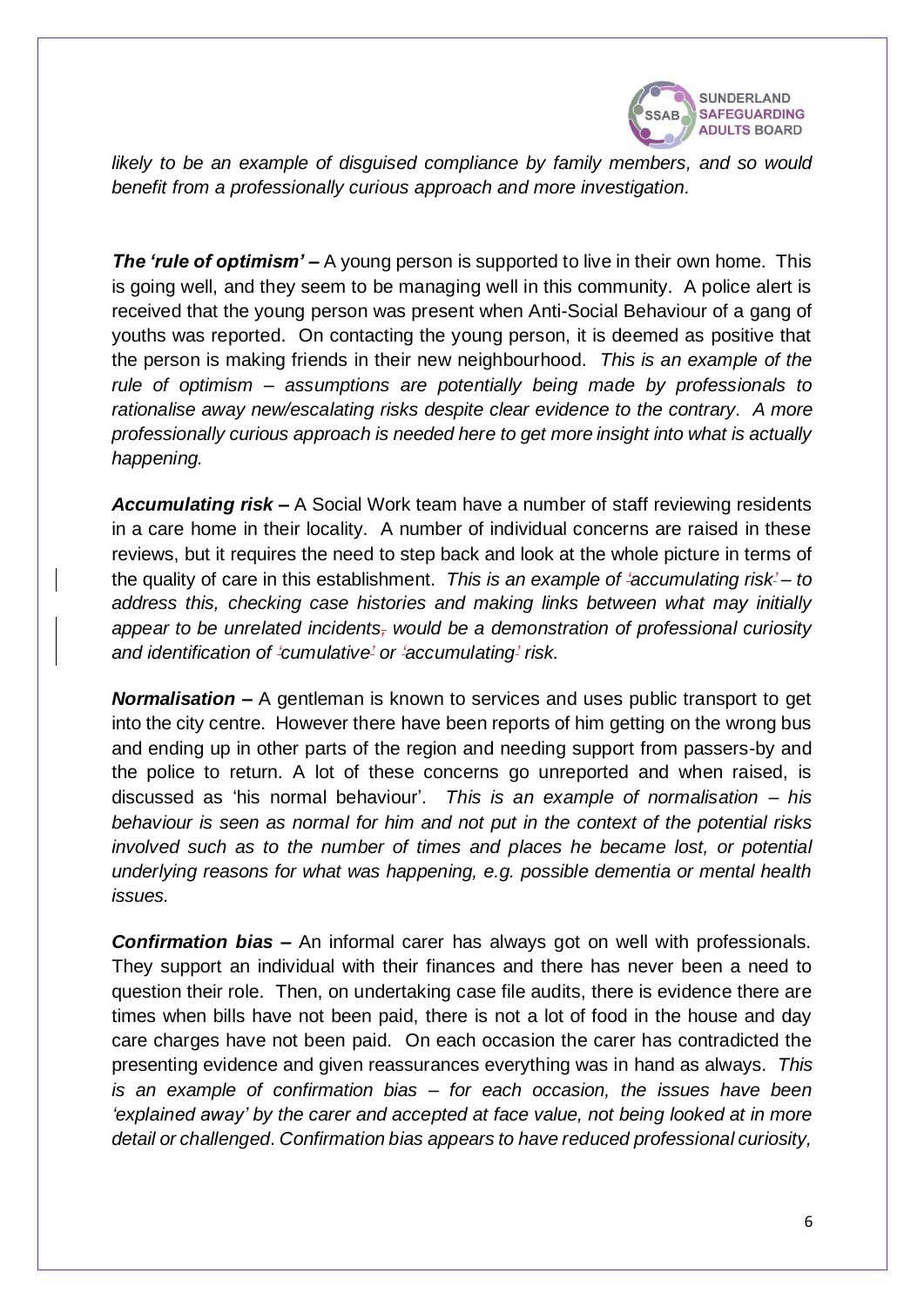

*leading to the lack of consideration of other possibilities, such as in this case, potential financial abuse.*

## **5. Developing skills in professional curiosity**

To develop skills in professional curiosity and work at removing the barriers, consider the following key points and work to make them a part of your everyday practice:

- Be flexible and open-minded, non-judgemental and anti-discriminatory. Do not take everything at face value
- Check your own emotional state and attitudes. Leave time to prepare yourself for managing risk and uncertainty and processing the impact it has on you
- **Think the unthinkable; believe the unbelievable.** Consider how you can articulate 'intuition' into an evidenced, professional view
- Use your communication skills: review records, record accurately, check facts and feedback to the people you are working with and for
- Never assume and be wary of assumptions already made, e.g. mental capacity – has it been stated that someone 'has mental capacity' or 'lacks mental capacity'? Statements like these should be backed up with a capacity assessment and other associated documentary evidence. Also, consider that with some medical and physical conditions, an individual's mental capacity can fluctuate. Mental capacity may also be influenced by another person's coercion and control over the individual.
- Use case history and explore information from the person themselves, the family, friends and neighbours, as well as other professionals (this is called 'triangulation' and helps in checking out facts and issues from different viewpoints and angles)
- Pay as much attention to how people look and behave as to what they say (nonverbal cues)
- Actively seek full engagement. If you need more support to engage the person or their family, think about which other partner agencies can help you – these may or may not currently be actively involved in the case, but as long as they have the necessary skills and expertise, it is a valuable consideration Consider calling a multi-disciplinary (MDT) meeting to bring in support from colleagues in other agencies – and emphasise the importance of all agencies actively engaging in information-sharing as part of this, to better understand any safeguarding concerns or risks to the individual.
- Take responsibility for the safeguarding role you play, however large or small, in the life of the person in front of you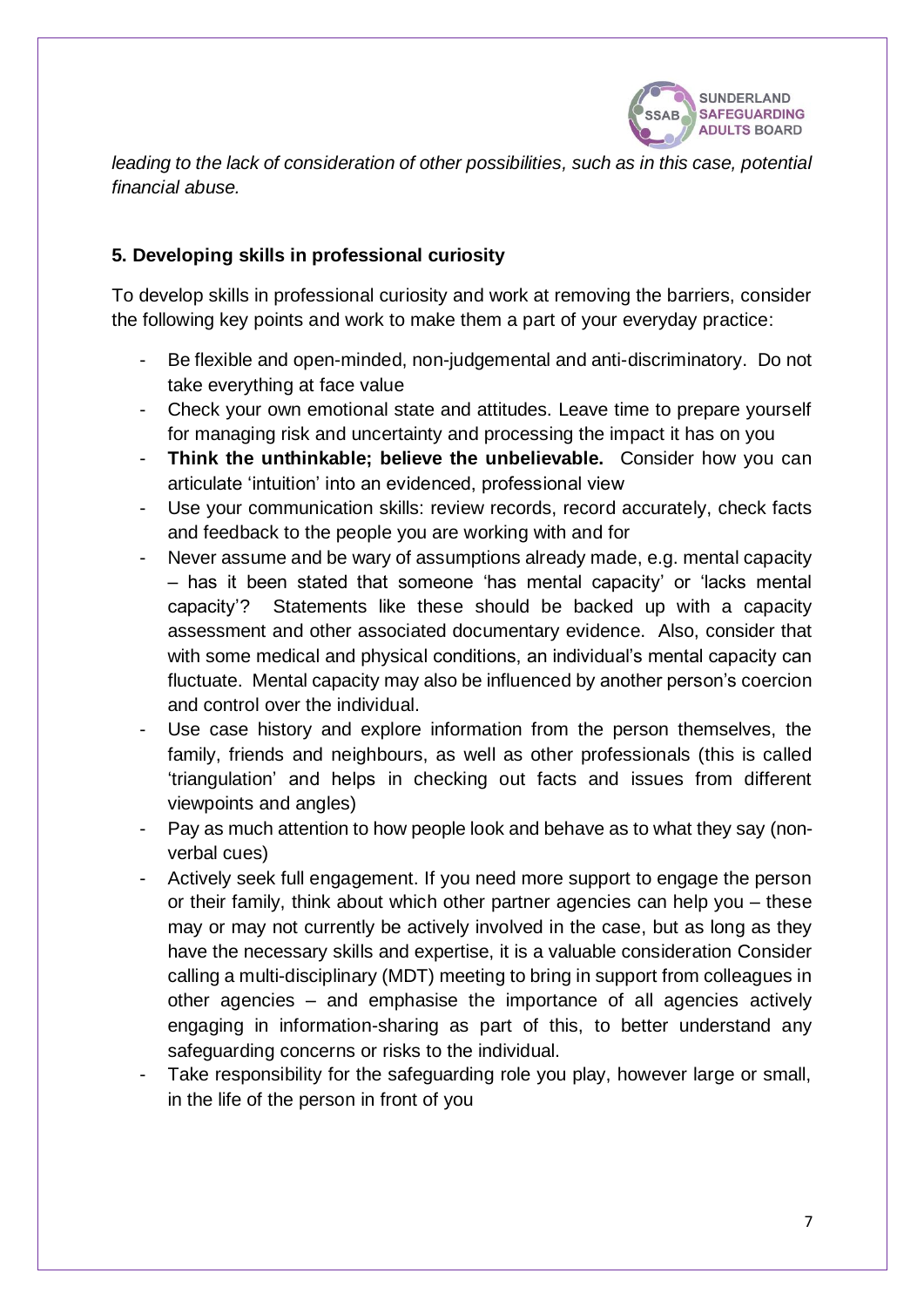

## **6. Professional curiosity good practice**

Good practice in professional curiosity occurs when practitioners:

- Attend good quality training to help them develop
- Have access to good management support and supervision
- Have empathy ('walk in the shoes') of the person to consider the situation from their lived experience
- Remain diligent in working with the person and their family/representatives, and also other professionals, developing professional yet empathetic relationships to understand what has happened and its impact on all involved
- Always try to see the individual separately
- Listen to people who speak on behalf of the person and who have important knowledge about them
- Be alert to those who prevent professionals from seeing or listening to the person
- Do not rely on the opinion of only one person, wherever possible
- Have an analytical and reflective approach
- Develop the skills and knowledge to hold 'difficult conversations' examples of issues falling into this could be (not exhaustive) domestic abuse, inadequate housing, self-neglect, social isolation, mental health, drugs and alcohol, issues between a person and their carer (thinking about possible exploitation).

## **7. Professional curiosity: holding difficult conversations and appropriately challenging others**

It is recognised that tackling disagreements or hostility, raising concerns or challenge, and giving information that will not be well received are hard things to do. Appropriately challenging others may mean approaching and engaging with the individual, their family / representatives, or other practitioners when they are not very receptive to your communications with them.

Tips for having difficult conversations:

- Planning in advance to ensure there will be time to cover the essential elements of the conversation
- Keeping the agenda focused on the topics you need to discuss and being clear and unambiguous
- Having courage and focusing on the needs of the individual you are supporting
- Being non-confrontation, non-judgemental/non-blaming, anti-discriminatory and sticking to the facts
- Having evidence to back up what you say. Ensuring decision-making is justifiable and transparent – share information wherever possible/legal to do so
- Showing empathy, consideration and compassion being genuine and honest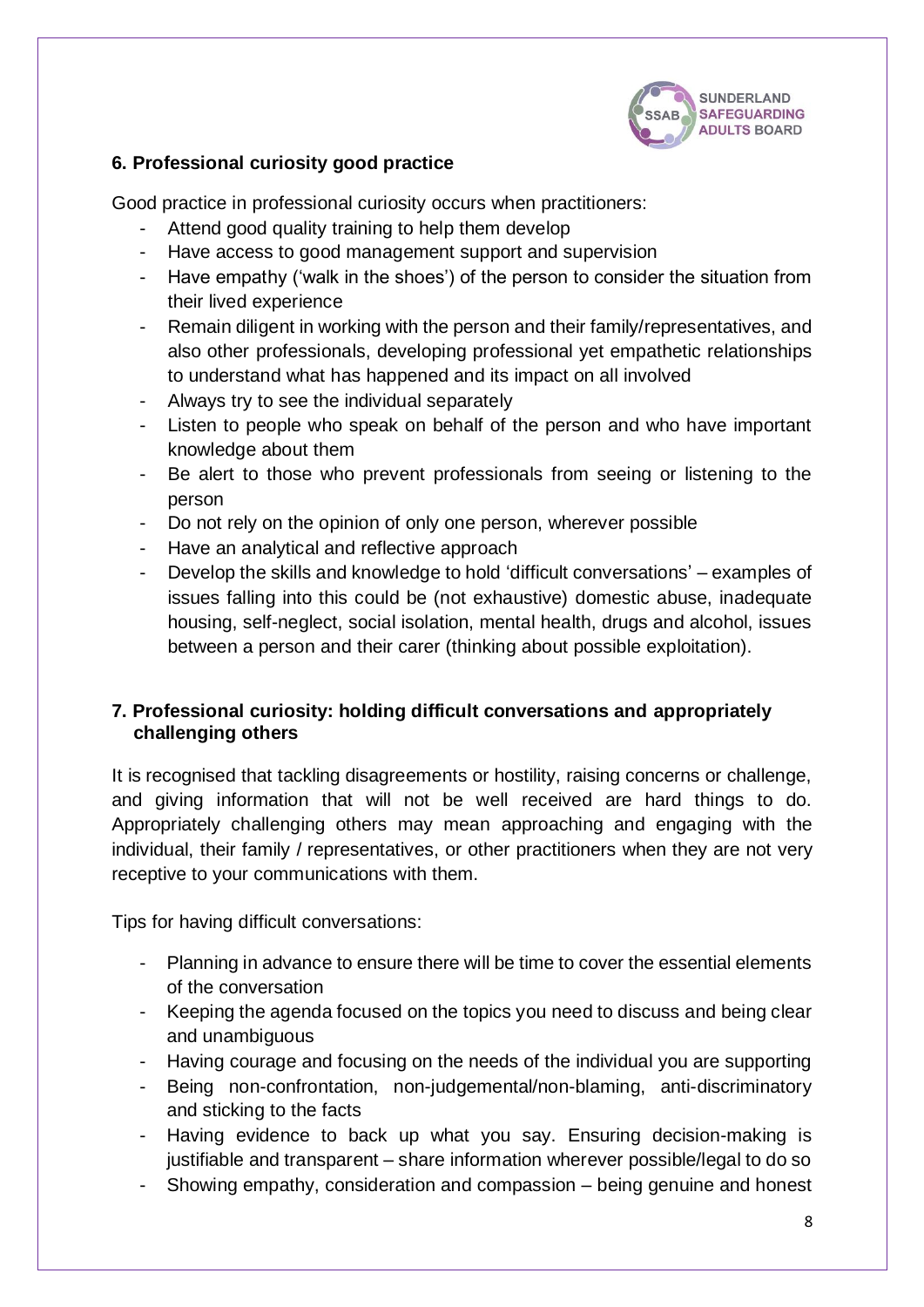

- Make sure tone, body language and content of speech are consistent
- Acknowledging 'gut feelings', sharing these with other professionals, and seeking evidence
- Understanding the elements and indicators of behavioural change
- Holding a healthy scepticism, without dismissing information outright check facts and evidence
- Understanding the complexities of disguised compliance
- Applying professional judgement

*Never be concerned about asking seemingly obvious questions. Share concerns with colleagues and managers. A 'fresh pair of eyes' looking at a case can help practitioners and organisations to maintain a clear focus on good practice and risk assessment and develop a critical but fair mindset.*

## **8. Professionally curious practice: how managers can support staff**

Managers can maximise opportunities for professionally curious practice to flourish by:

- Playing 'devil's advocate' asking 'what if?' questions to challenge and support practitioners to think more widely around cases. Question whether outcomes have improved for the person and evidence for this – the 'so what?' questions
- Present alternative hypotheses about what could be happening  $-$  draw on experience from other cases, but don't assume because it's a similar case to the last one that the same approach will apply – work with the practitioner to find an approach tailored to the individual and their circumstances
- Provide opportunities for group supervision which can help stimulate debate and curious questioning, and allow practitioners to learn from one another's experiences
- Promote reflective practice and provide regular, effective supervision (on a 1:1 basis, as well as group supervision)
- The issues considered in one case may be reflected in other cases for other team members – but be aware they may require different approaches
- Present cases from the perspective of other family members or professionals
- Ask practitioners what led them to arrive at their conclusion and support them to think through the evidence
- Monitor workloads and encourage practitioners to talk about and support them to address issues of stress or pressure. Support practitioners to recognise when they are tired and need 'a fresh pair of eyes' on a case